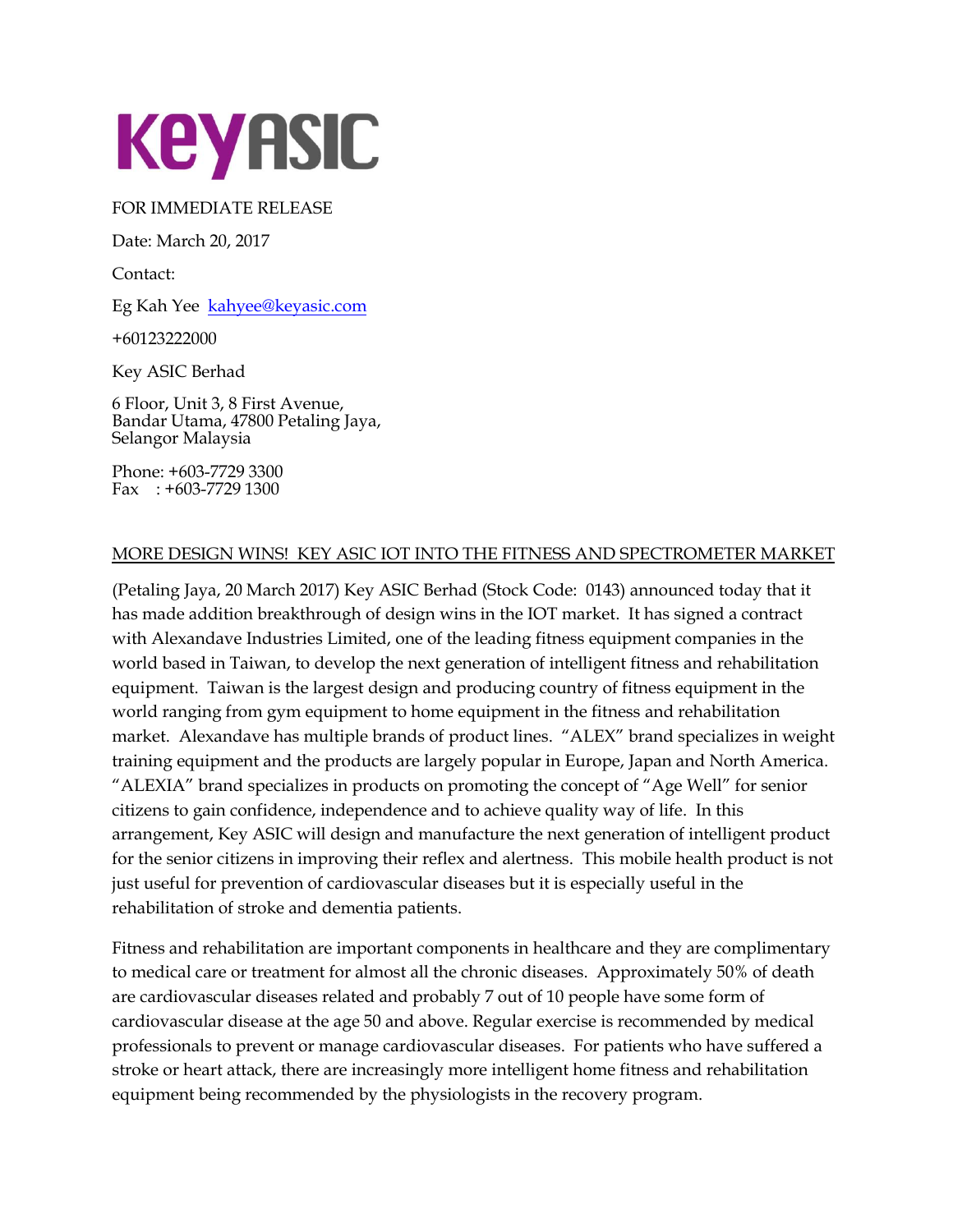Approximately 65% of the total world fitness equipment market of over USD10 billion is cardiovascular training equipment and about 30% is strength training equipment. The market is growing fast in recent years due to the global rise of fitness consciousness and health awareness. Increase obese population is also another key driver to the growth. 54 million gym memberships were registered in 2014 globally and it is expected to increase to 61 million by 2022. Home consumers of fitness equipment top the list of users and it is the fastest growing segment of the market.

"Healthcare IOT is the space that we have been focusing on getting the devices connected to the Internet and we expect to have more breakthrough in the fitness space as people are increasingly health conscious. The ability to connect fitness equipment to the Cloud to provide analysis of the activities and quick feedback to the users is important for users in tracking their effort and the effect of the activities performed on their health," commented Eg Kah Yee, Chairman of Key ASIC Berhad. "We have our IOT products in the medical care market and we are now extending our technology into the fitness and rehabilitation market" he added.

The Company has launched its first IOT workshop on February 14, 2017 to any businesses who are in the process of entering or extending its business with IOT technology. Over 60 companies ranging from healthcare, fitness, equipment manufacturers, building management companies, senior care operators, schools, surveillance companies, textile companies, transportation companies, power companies, software developers and system integrators have attended, showing strong demand to transform the business to an IOT business model. The IOT workshop will be held in Malaysia in the near future and is expected to hit the road in China market as well. The Company expects to have more design wins in the fitness equipment market.

Additionally, Key ASIC also has signed an agreement with United Power Technology Research, Technology Corporation (UPRtek), an affiliate of the Phison Group in incorporating Mcard into their Spectromter. The basic function of a spectrometer is to take in light, break it into its spectral components, digitize the signal as a function of wavelength, and read it out and display it via a computer. The slit vignettes the light as it enters the spectrometer. The Company has shipped thousands of Mcard™ with the spectrometers.

The Company has already been shipping Mcard™ with the CPAP machines in the mobile health market for patients with sleep apnea problem since 2016.

## **About the Companies:**

Key ASIC Berhad (Stock Code: 0143) is a public listed company on Mainboard of Bursa Malaysia. It specializes design and manufacturing of IOT chips and system, connecting any electronics and non-electronic items to the Internet. Kcard, Kdrive, Mcard and Mdrive are the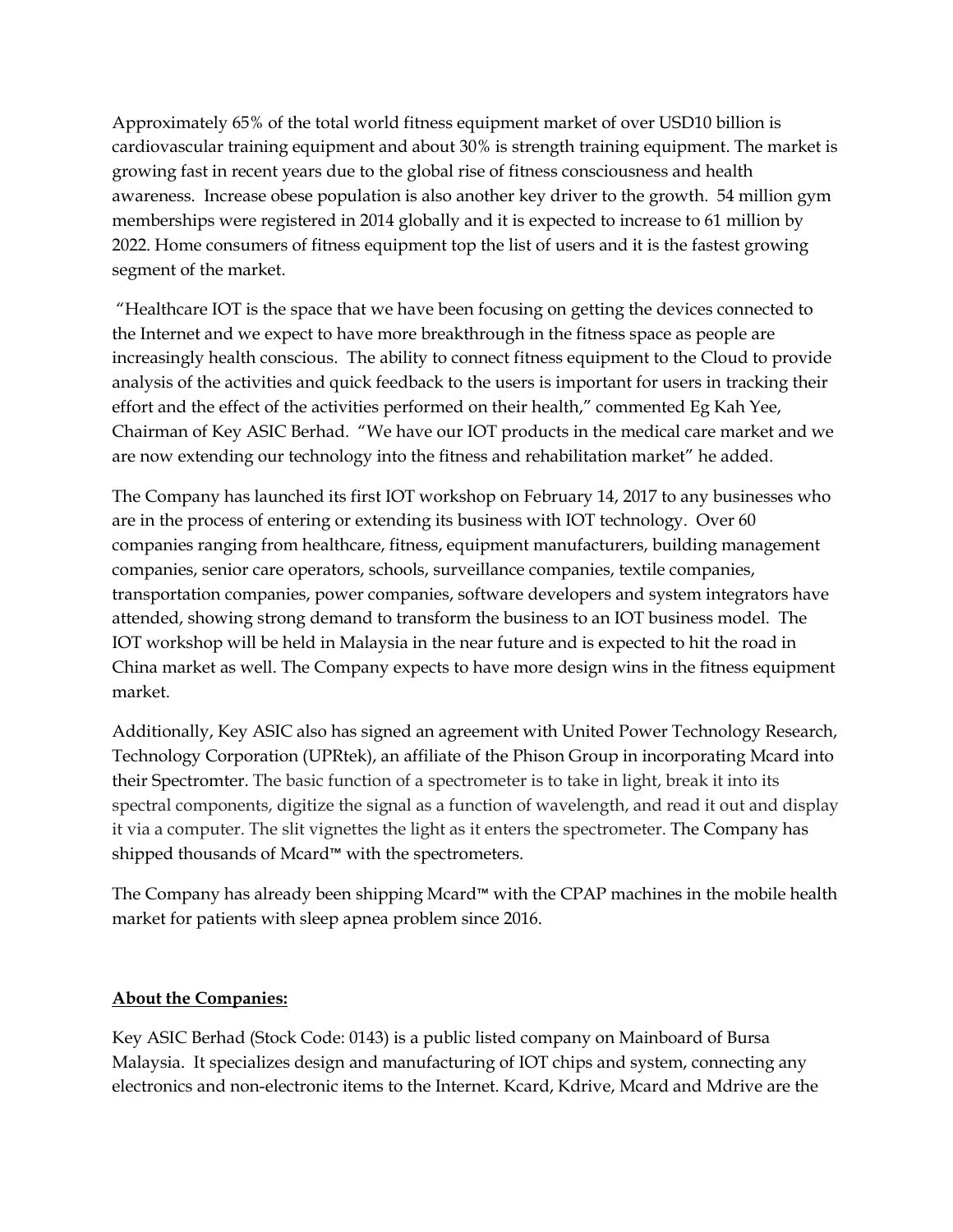IOT products currently shipping in the market. It also offers turnkey ASIC design service and SoC design and manufacturing. Its customers are largely in the US, Russia and Asia. It has offices in Malaysia and Taiwan.